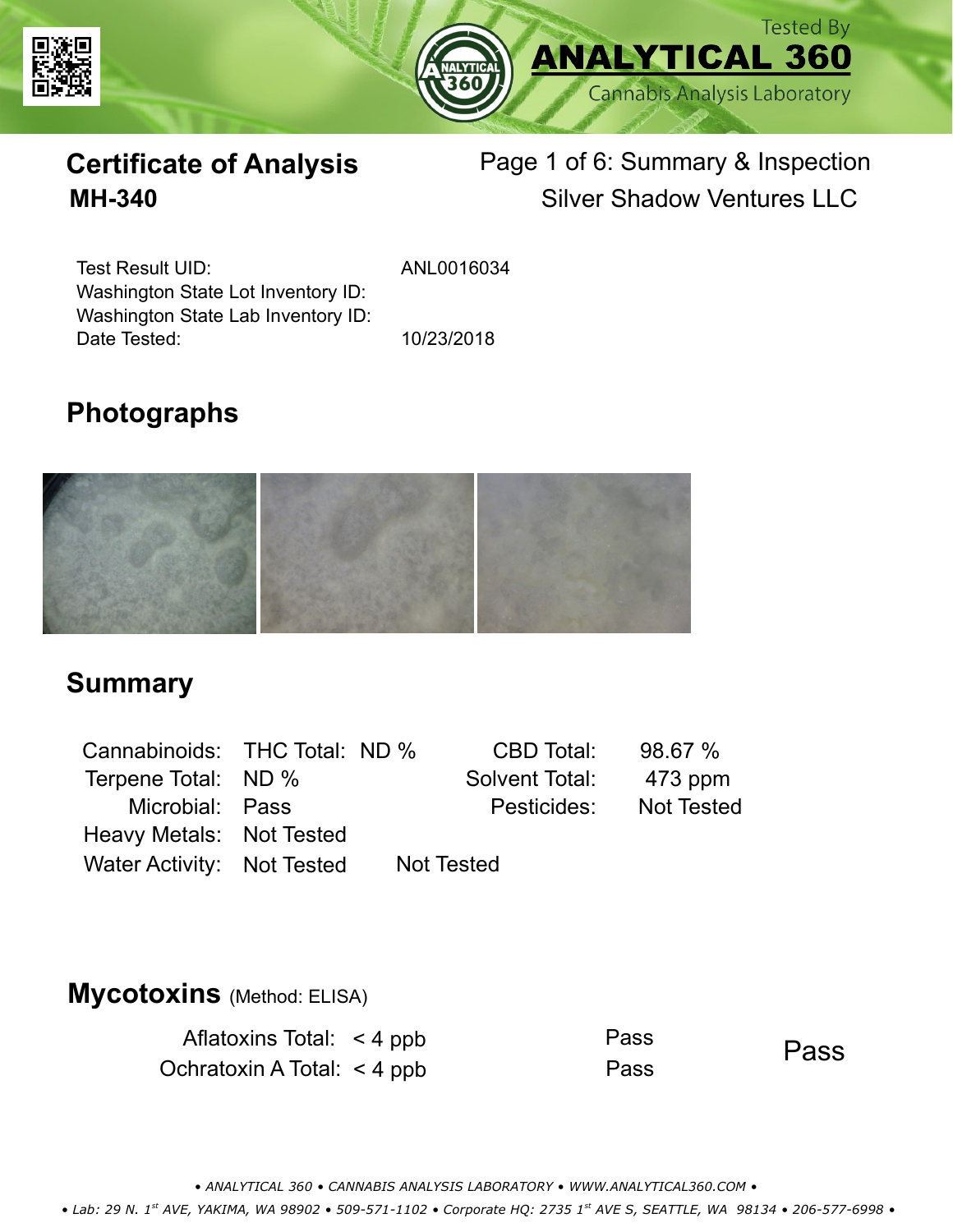



# **Certificate of Analysis** Page 2 of 6: Potency **MH-340** Silver Shadow Ventures LLC

| Test Result UID:                   | ANL0016034 |
|------------------------------------|------------|
| Washington State Lot Inventory ID: |            |
| Washington State Lab Inventory ID: |            |
| Date Tested:                       | 10/23/2018 |

### **Cannabinoid Profile** (Method: HPLC-DAD)

|                                                                                                                                                                            | CBG-A                                         | ND mg/g     | <b>ND%</b> |  |
|----------------------------------------------------------------------------------------------------------------------------------------------------------------------------|-----------------------------------------------|-------------|------------|--|
| <b>CBG</b>                                                                                                                                                                 |                                               | ND mg/g     | <b>ND%</b> |  |
|                                                                                                                                                                            | <b>CBG TOTAL</b><br>$(CBG-A * 0.878 + CBG)^1$ | ND mg/g     | <b>ND%</b> |  |
|                                                                                                                                                                            | $\Delta$ 9-THC-A                              | ND mg/g     | <b>ND%</b> |  |
|                                                                                                                                                                            | $\Delta$ 9-THC                                | ND mg/g     | <b>ND%</b> |  |
|                                                                                                                                                                            | $\Delta$ 9-THCV                               | ND mg/g     | <b>ND%</b> |  |
|                                                                                                                                                                            | $\Delta$ 8-THC                                | ND mg/g     | <b>ND%</b> |  |
|                                                                                                                                                                            | <b>CBN</b>                                    | ND mg/g     | <b>ND%</b> |  |
|                                                                                                                                                                            | <b>THC-TOTAL</b><br>$(THC-A * 0.877 + THC)^1$ | ND mg/g     | <b>ND%</b> |  |
|                                                                                                                                                                            | CBD-A                                         | ND mg/g     | <b>ND%</b> |  |
|                                                                                                                                                                            | <b>CBD</b>                                    | 986.71 mg/g | 98.67 %    |  |
|                                                                                                                                                                            | CBDV-A                                        | ND mg/g     | <b>ND%</b> |  |
|                                                                                                                                                                            | <b>CBDV</b>                                   | ND mg/g     | <b>ND%</b> |  |
|                                                                                                                                                                            | <b>CBD-TOTAL</b><br>$(CBD-A * 0.877 + CBD)^1$ | 986.71 mg/g | 98.67 %    |  |
|                                                                                                                                                                            | <b>CBC</b>                                    | ND mg/g     | <b>ND%</b> |  |
| <b>ACTIVATED-TOTAL</b>                                                                                                                                                     |                                               | 986.71 mg/g | 98.67 %    |  |
| $(\Delta 9THC + 9-THCV + \Delta 8THC + CBN + CBD + CBDV + CBC + CBC)^2$<br><b>TOTAL DETECTED CANNABINOIDS</b><br>(CBDV TOTAL + THC TOTAL + CBD TOTAL + CBG TOTAL + D8THC + |                                               | 986.71 mg/g | 98.67 %    |  |

CBN + CBC + THCV)

1 - Cannabinoid totals are adjusted to account for the decarboxylation of the cannabinoid acids. The reported total is the amount of the activated cannabinoid that would be if all of the<br>carboxylic acid has been removed th

2 - Cannabinoids that have been activated through decarboxylation (curing/storage of flowers, or heating/cooking of edibles, tinctures, & concentrates)

*• ANALYTICAL 360 • CANNABIS ANALYSIS LABORATORY • WWW.ANALYTICAL360.COM •*

 *• Lab: 29 N. 1st AVE, YAKIMA, WA 98902 • 509-571-1102 • Corporate HQ: 2735 1st AVE S, SEATTLE, WA 98134 • 206-577-6998 •*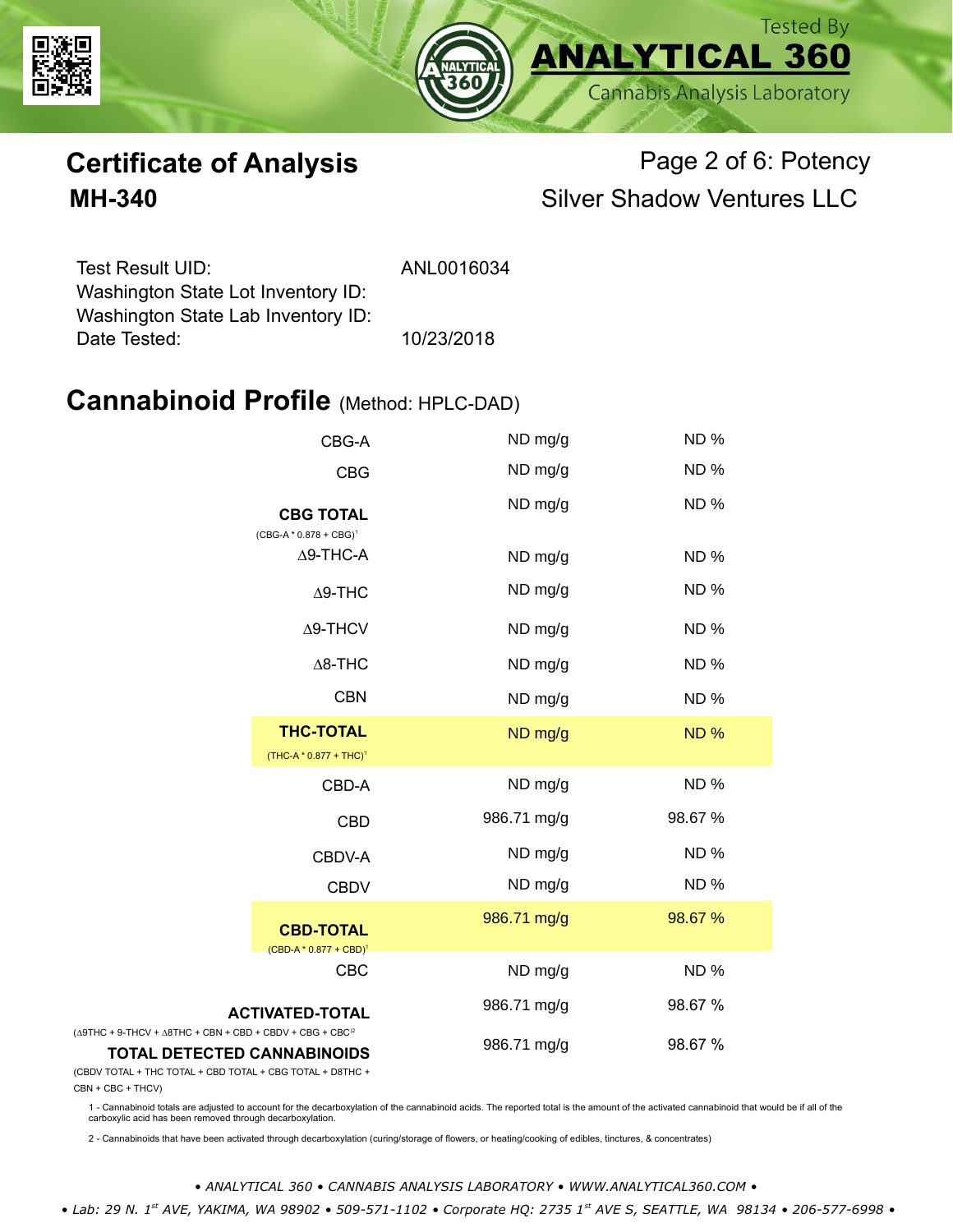



# **Certificate of Analysis** Page 3 of 6: Terpenes **MH-340** Silver Shadow Ventures LLC

| ANL0016034 |
|------------|
|            |
|            |
| 10/23/2018 |
|            |

### **Terpene Profile** (Method: HS-GC-FID)

| Alpha Pinene              | ND mg/g     | ND %        |
|---------------------------|-------------|-------------|
| <b>Beta Pinene</b>        | ND mg/g     | <b>ND %</b> |
| Myrcene                   | $0.01$ mg/g | <b>ND%</b>  |
| Ocimene                   | ND mg/g     | <b>ND %</b> |
| Limonene                  | ND mg/g     | <b>ND %</b> |
| Terpinolene               | ND mg/g     | <b>ND%</b>  |
| Linalool<br>Caryophyllene | ND mg/g     | <b>ND %</b> |
|                           | $0.05$ mg/g | <b>ND %</b> |
| Humulene                  | ND mg/g     | ND %        |
|                           |             |             |
| <b>Terpene Total</b>      | $0.07$ mg/g | ND %        |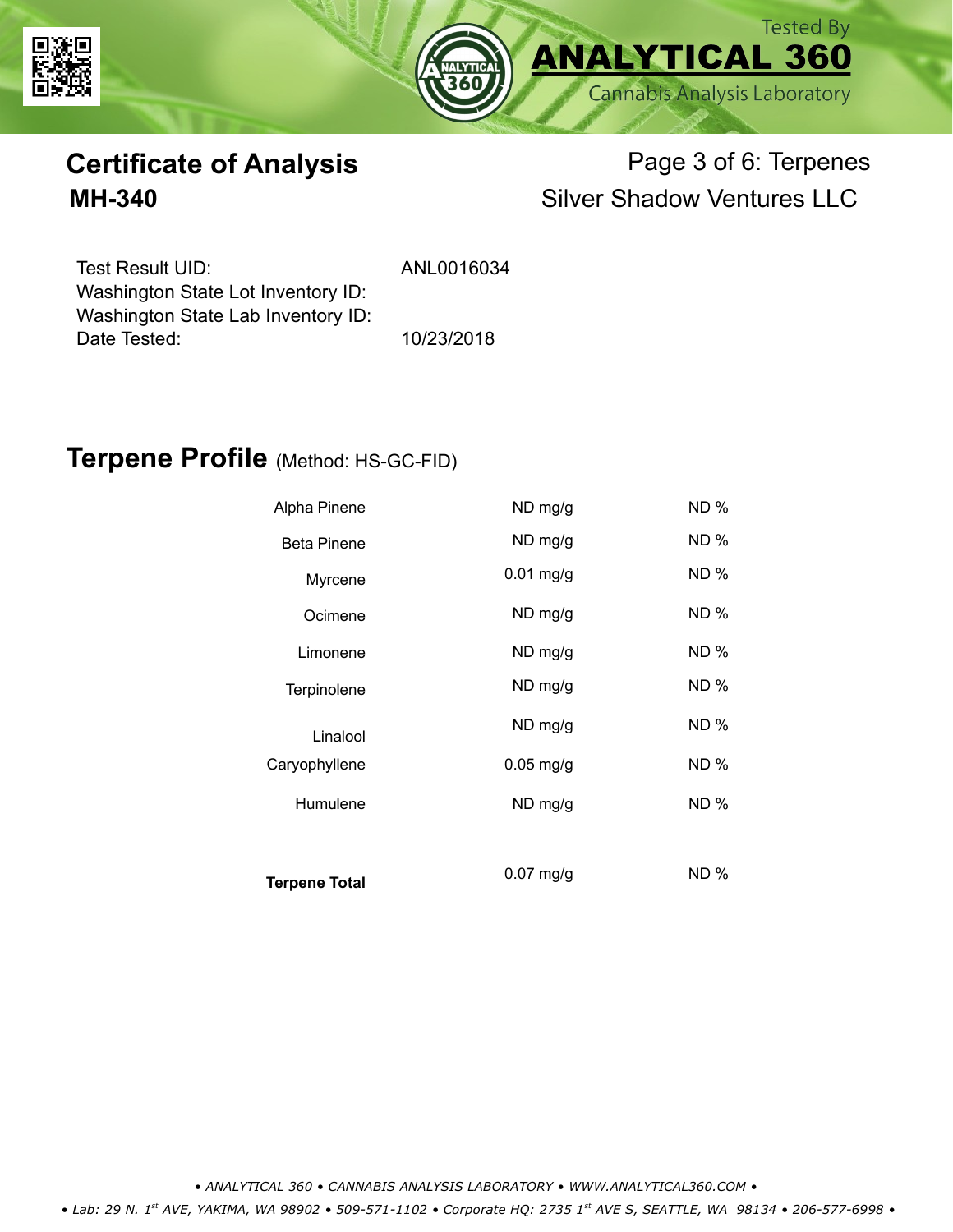



# **Certificate of Analysis** Page 4 of 6: Residual Solvents **MH-340** Silver Shadow Ventures LLC

Test Result UID: ANL0016034 Date Tested: 10/23/2018 Washington State Lot Inventory ID: Washington State Lab Inventory ID:

### **Residual Solvent Test** (Method: HS-GC-FID)

| Propane         | $< 20$ ppm | Methanol             | $< 20$ ppm |
|-----------------|------------|----------------------|------------|
| Isobutane       | $< 20$ ppm | Acetonitrile         | $< 20$ ppm |
| <b>Butane</b>   | $< 20$ ppm | Dichloromethane      | $< 20$ ppm |
| Ethanol         | Not Tested | <b>Ethyl Acetate</b> | $< 20$ ppm |
| Acetone         | $< 20$ ppm | Chloroform           | $< 2$ ppm  |
| Toluene         | $< 20$ ppm | Cyclohexane          | $< 20$ ppm |
| Pentane         | 473 ppm    | Benzene              | $< 2$ ppm  |
| Isopropanol     | $< 20$ ppm | <b>Ethyl Benzene</b> | $< 20$ ppm |
| Hexane          | $< 20$ ppm | $m + p$ Xylenes      | $< 20$ ppm |
| Heptane         | $< 20$ ppm | o Xylene             | $< 20$ ppm |
| Isopentane      | $< 20$ ppm | <b>Total Xylenes</b> | $< 20$ ppm |
| Tetrahydrofuran | $< 20$ ppm |                      |            |

Total Solvents 473 ppm

*• ANALYTICAL 360 • CANNABIS ANALYSIS LABORATORY • WWW.ANALYTICAL360.COM •*

 *• Lab: 29 N. 1st AVE, YAKIMA, WA 98902 • 509-571-1102 • Corporate HQ: 2735 1st AVE S, SEATTLE, WA 98134 • 206-577-6998 •*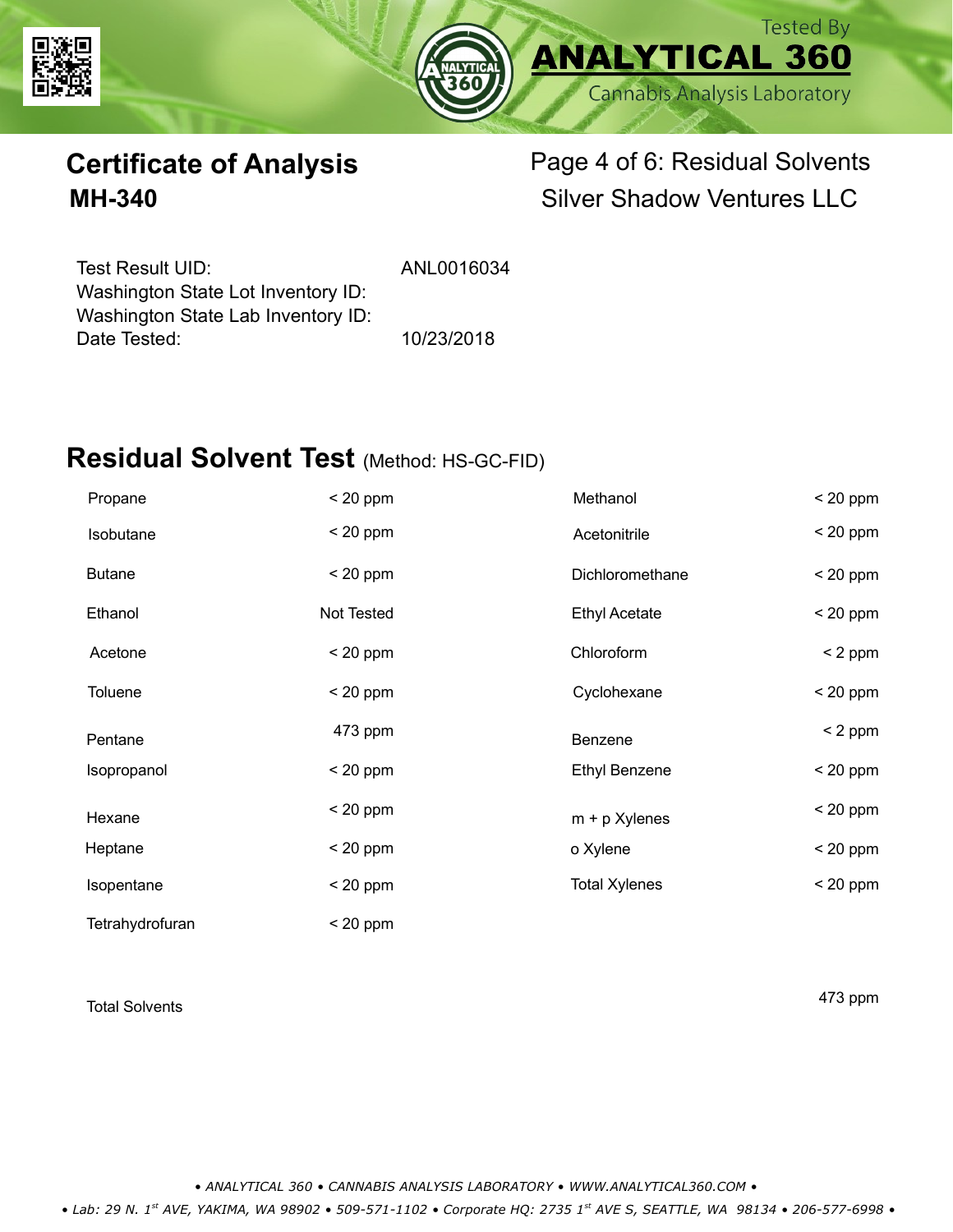



# **Certificate of Analysis** Page 5 of 6: Microbial **MH-340** Silver Shadow Ventures LLC

Test Result UID: ANI 0016034 Date Tested: 10/23/2018 Washington State Lot Inventory ID: Washington State Lab Inventory ID:

## **I-502 Microbial Analysis (Method: Plate Counting)**

| Bile Tolerant Gram Negative Bacteria Count |                  | $<$ 20 CFU/g | Pass |
|--------------------------------------------|------------------|--------------|------|
|                                            | Salmonella spp.  |              | Pass |
|                                            | Escherichia coli |              | Pass |
|                                            |                  |              |      |

Washington State Criteria:

Counts not to exceed:

1,000 Bile-tolerant Gram Negative Bacteria for solvent extracts, 10,000 Bile-tolerant Gram Negative Bacteria for hash and kief, and *E coli* and *Salmonella* not detected in one gram for all products.

### **Non-Mandatory Microbial Analysis** (Method: Plate Counting)

| Total Aerobic Plate Count  | $<$ 20 CFU/g |
|----------------------------|--------------|
| Total Yeast and Mold Count | $<$ 20 CFU/a |
| Coliforms                  | $<$ 20 CFU/g |

TNTC = Too Numerous to Count

*• ANALYTICAL 360 • CANNABIS ANALYSIS LABORATORY • WWW.ANALYTICAL360.COM •*

 *• Lab: 29 N. 1st AVE, YAKIMA, WA 98902 • 509-571-1102 • Corporate HQ: 2735 1st AVE S, SEATTLE, WA 98134 • 206-577-6998 •*